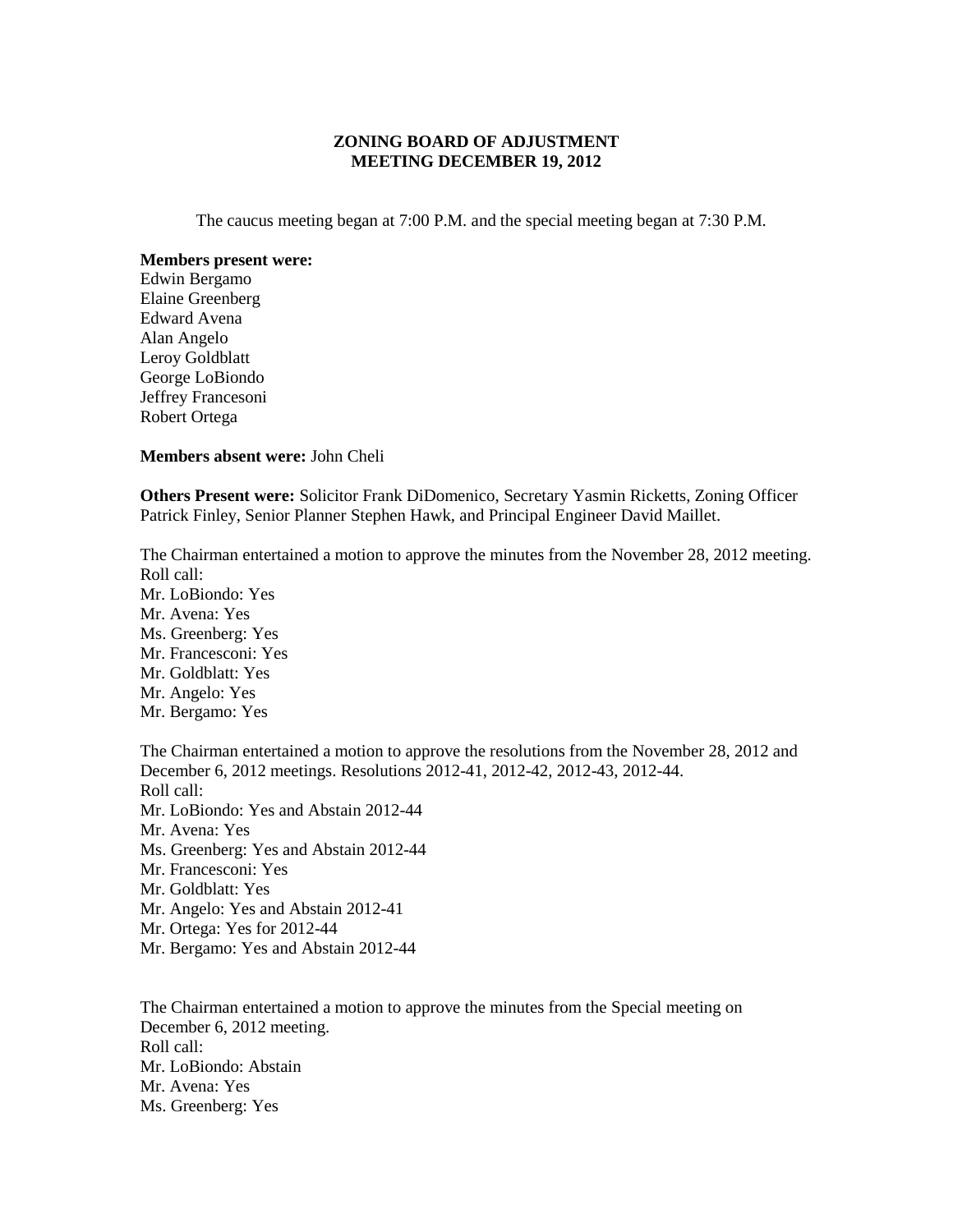Mr. Francesconi: Yes Mr. Goldblatt: Yes Mr. Angelo: Yes Mr. Ortega: Yes Mr. Bergamo: Abstain

Mr. DiDomenico went over revisions to the agenda for the night.

Applicant- **Evarito Calderon,** 770 W. Earl Drive, Block 4801, Lots 17, Zones R-3. The applicant testified on his own behalf. He was requesting a 24 x 30 addition to the house. They purchased the home in 2009 and both children share a bedroom. They want to add a bedroom for one of their children.

Mr. Finley explained that it was an existing duplex and the proposal was permitted but the zone changed.

Mr. Finley wanted to know what the setback would be from addition to the property line.

Mr. Calderon stated that it would be 32'. The pool and the fence would be eliminated.

Chairman entertained a motion to close the public hearing. Roll call: Mr. LoBiondo: Yes Mr. Avena: Yes Ms. Greenberg: Yes Mr. Francesconi: Yes Mr. Goldblatt: Yes Mr. Angelo: Yes Mr. Bergamo: Yes Mr. LoBiondo made a motion to approve the application. Roll call: Mr. LoBiondo: Yes Mr. Avena: Yes Ms. Greenberg: Yes Mr. Francesconi: Yes

Mr. Goldblatt: Yes

Mr. Angelo: Yes

Mr. Bergamo: Yes

Application was **granted**.

Applicant- **Parkwood Branch Terraces SPE, LLC,** 1616 Pennsylvania Avenue, Block 7201, Lot 48, Zone MHP. The applicant was represented by Lori Greenberg, Esq. They were requesting the replacement of two mobile homes.

Patricia Lamlugh, Property Manager, testified on behalf of the applicant. The property is a manufactured lot community. The mobile home in lot 30 was built in 1975. It was removed because it had mold and it was unsafe. They want to replace it with a 14' x 60' modern mobile home. It is smaller in size than the older model because the standard size changed. The old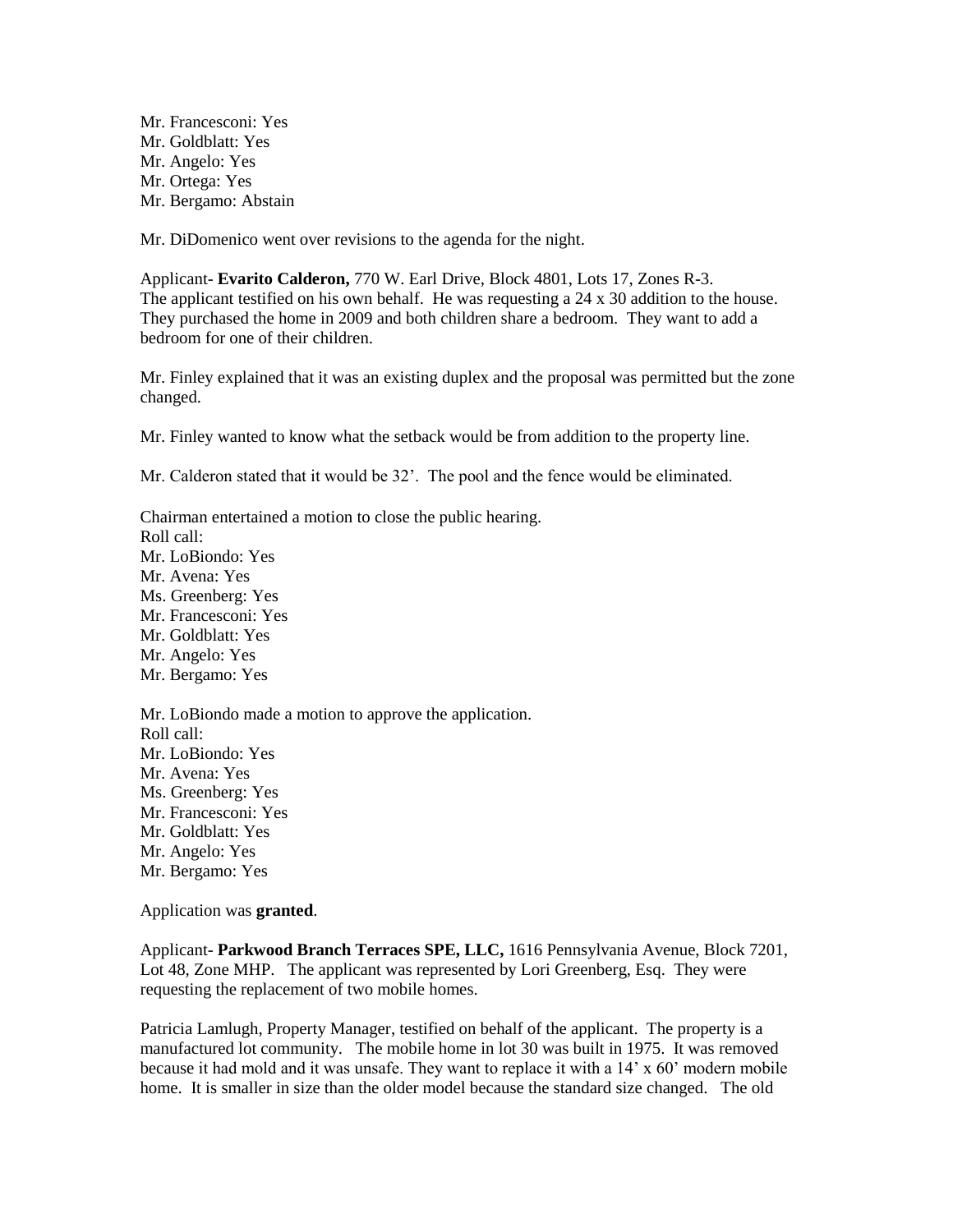section required a 25' setback and they were asking for a 21' side yard setback. The neighboring home built an addition. They did not know when the addition was built.

Mr. Hawk wanted to know if the dimension was correct because the sketch has  $14' \times 66'$ .

Ms. Lamplugh explained that the extra 6" was for the porch and they did not consider that as part of the home.

Mr. Hawk explained that the porch was part of the home, and they could receive a less than what they needed by asking for the 60' instead of 66'.

Ms. Greenberg, Esq. handed out Exhibit #1 Parkwood to the board. The packet contained information on the new design of the mobile homes.

Mr. Finley explained that the additions would need construction permits, and they all had to meet the standards.

Ms. Lamplugh explained that additions needed management's approval prior to obtaining a permit.

Mr. Bergamo wanted to know if the proposed lot 30 unit is smaller than what existed there prior.

Ms. Lamplugh explained that it was smaller.

Mr. Finley explained that each park fell in a different ordinance. They were approved as they were. It is confusing that a smaller unit would trigger a variance. The construction code requires special provisions with distance between structures. The licensing office position for permitting is the mobile home park is required to apply for the permit. When management signs off on the permit, they are responsible to verify the work.

Mr. Bergmao explained that it is a liability for the owners because it could create a fire hazard.

Ms. Greenberg, Esq. explained that the new home had fire safety features.

Ms. Lamplugh explained that lot 39 had a mobile home that was built in 1976, and it was  $24' x$ 70'. It has rotting floor, had mold, and it was deemed unsafe. The replacement will be 24' x 56' with the porch.

Mrs. Greenberg wanted to know where the vehicles parked.

Ms. Lamplugh explained that the vehicles have to be off the street between 12AM-7AM for fire safety. Lot 39 parks to the left of their home and during the day, they park in front of the home.

Mr. Hawk explained that he did not agree with it being called a non-conforming use. It was a non-conforming structure, and there was a difference between the two. The mobile home park was a permitted use, but some of the structures were non-conforming. The legitimacy of those structures was the question. Item F outlines the relief that is needed.

Applicant- **D & D Kuzmicz,** 4363 Stanley Terrace, Block 135, Lot 11, Zone W-5. The applicant was represented by Michael Fralinger, Esq. The property is zoned W-5 and it has a large setback requirement. The application submitted had an old plan enclosed. The Willow Grove plan was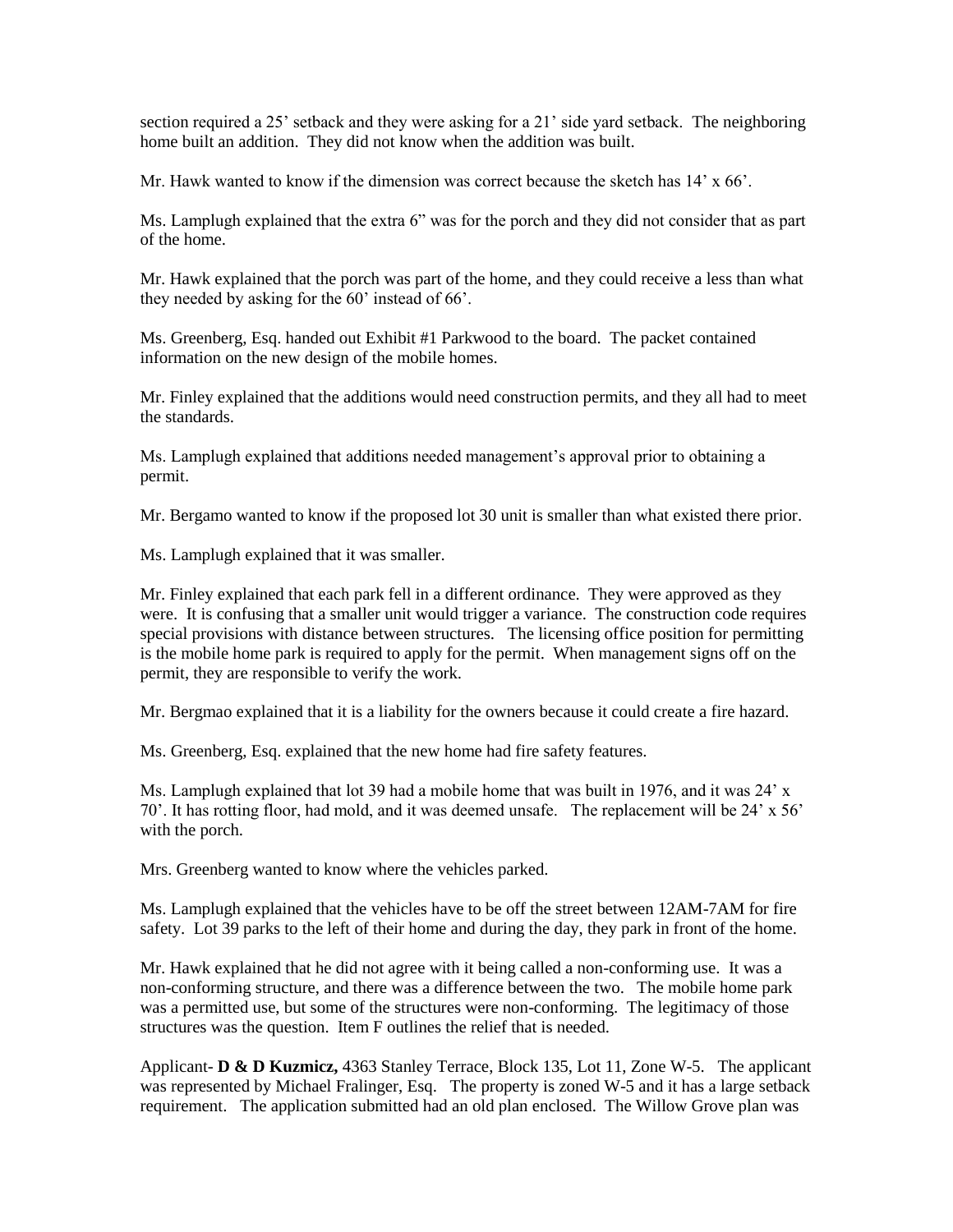approved by the Planning Board in 1953, and it was subject to Ordinance #13. That ordinance required 25' side yard setbacks at that time. There are now 68 lots out there, and over the years some lots have been consolidated. Out of those 68 lots, 62 lots are constructed upon with single family dwellings. The size of the property being 83' x 150' is a predominant size in that area. Out of the 68 lots out there, 48 lots have a similar size. The footprint works and the 28' side yard setback requested is greater than 90% of the setbacks existing now. The C-1 hardship variance was explained and the positive and negative criteria.

Mr. Ortega wanted to know what the set back was.

Mr. DiDomenico explained that it was two 28' side yard setbacks.

Gilbert Thompson had objections to the application. He had concerns with flooding, septic specifications, and the type of home that would be built.

Mr. Avena wanted to know how many empty lots existed.

Mr. Fralinger explained there are six empty lots including the two that are requested.

Chairman entertained a motion to close the public hearing. Roll call: Mr. Ortega: Yes Mr. Avena: Yes Ms. Greenberg: Yes Mr. Francesconi: Yes Mr. Goldblatt: Yes Mr. Angelo: Yes Mr. Bergamo: Yes Mr. Goldblatt made a motion to approve the application. Roll call: Mr. Ortega: Yes Mr. Avena: Yes Ms. Greenberg: Yes Mr. Francesconi: Yes Mr. Goldblatt: Yes Mr. Angelo: Yes

Mr. Bergamo: Yes

Application was **granted**.

Applicant- **Robert Kuzmicz,** 4363 Stanley Terrace, Block 135, Lot 12, Zone W-5. The applicant was represented by Michael Fralinger, Esq. The board listened to the same application for lot 11. Mr. Fralinger requested that the entire argument with the testimony of the objector be used for this this application.

Chairman entertained a motion to close the public hearing. Roll call: Mr. Ortega: Yes Mr. Avena: Yes Ms. Greenberg: Yes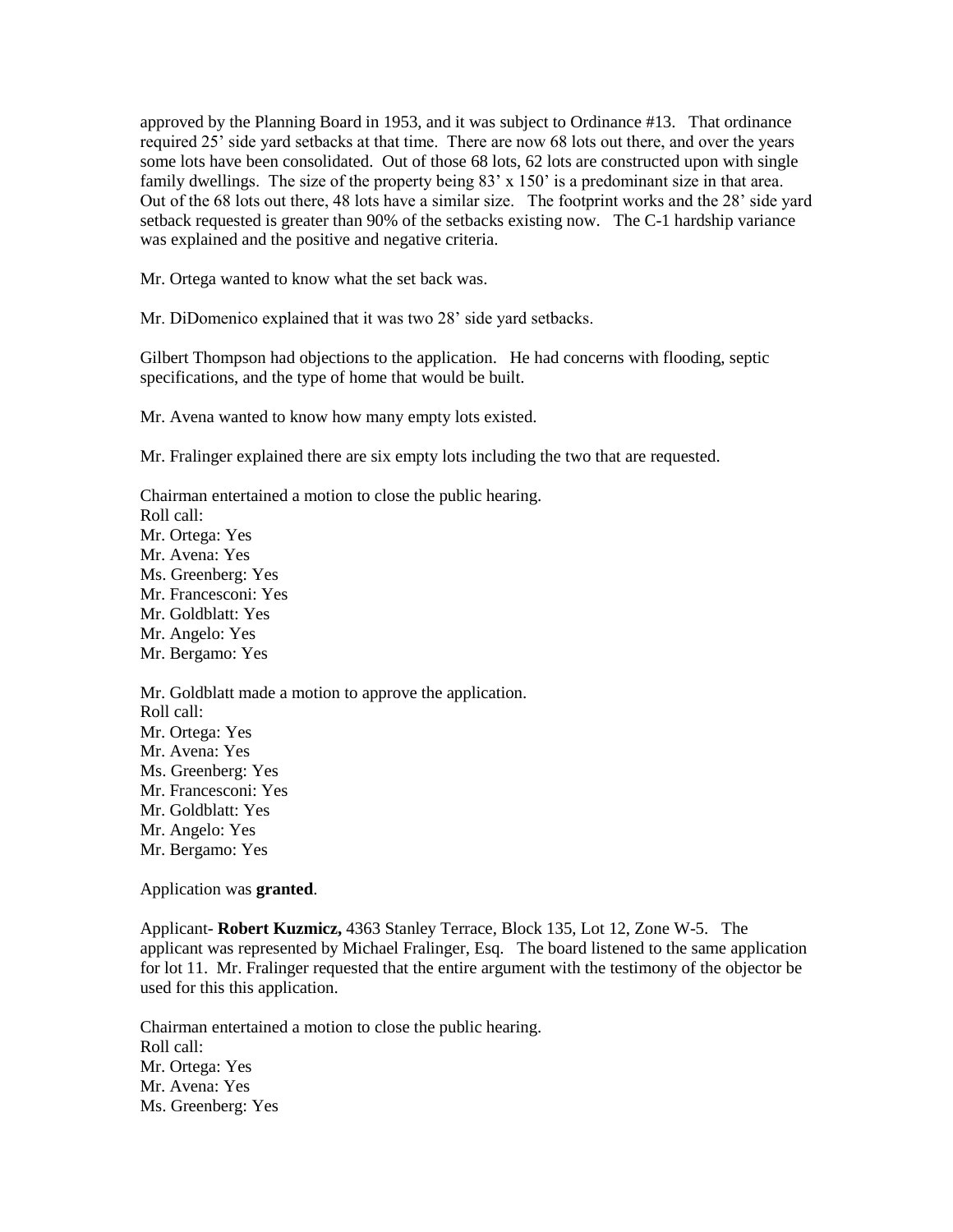Mr. Francesconi: Yes Mr. Goldblatt: Yes Mr. Angelo: Yes Mr. Bergamo: Yes

Mr. Goldblatt made a motion to approve the application. Roll call: Mr. Ortega: Yes Mr. Avena: Yes Ms. Greenberg: Yes Mr. Francesconi: Yes Mr. Goldblatt: Yes Mr. Angelo: Yes Mr. Bergamo: Yes

Application was **granted**.

Applicant- **John and Mary Lilliston,** 833 N. Delsea Drive, Block 2201, Lots 107 & 108, Zones WB-3/R-2. The applicant was represented by Richard Milstead, Esq. The property is owned by Lilliston Ford. The application contains a use variance and a site plan approval to install a ground mounted solar panel array for the use of the business.

Mr. DiDomenico wanted to know how many panels were being installed and their height.

Ed Andricola, Energy Solar Power, explained that there were 224 panels. The heights of the panels were  $64$ " x 39".

Mr. Milstead explained that the area is small compared to the entire property. There is no noise produced.

Chairman entertained a motion to close the public hearing. Roll call: Mr. LoBiondo: Yes Mr. Avena: Yes Ms. Greenberg: Yes Mr. Francesconi: Yes Mr. Goldblatt: Yes Mr. Ortega: Yes Mr. Bergamo: Yes Mr. Goldblatt made a motion to approve the use variance. Roll call: Mr. LoBiondo: Yes Mr. Avena: Yes Ms. Greenberg: Yes Mr. Francesconi: Yes Mr. Goldblatt: Yes Mr. Angelo: Yes Mr. Bergamo: Yes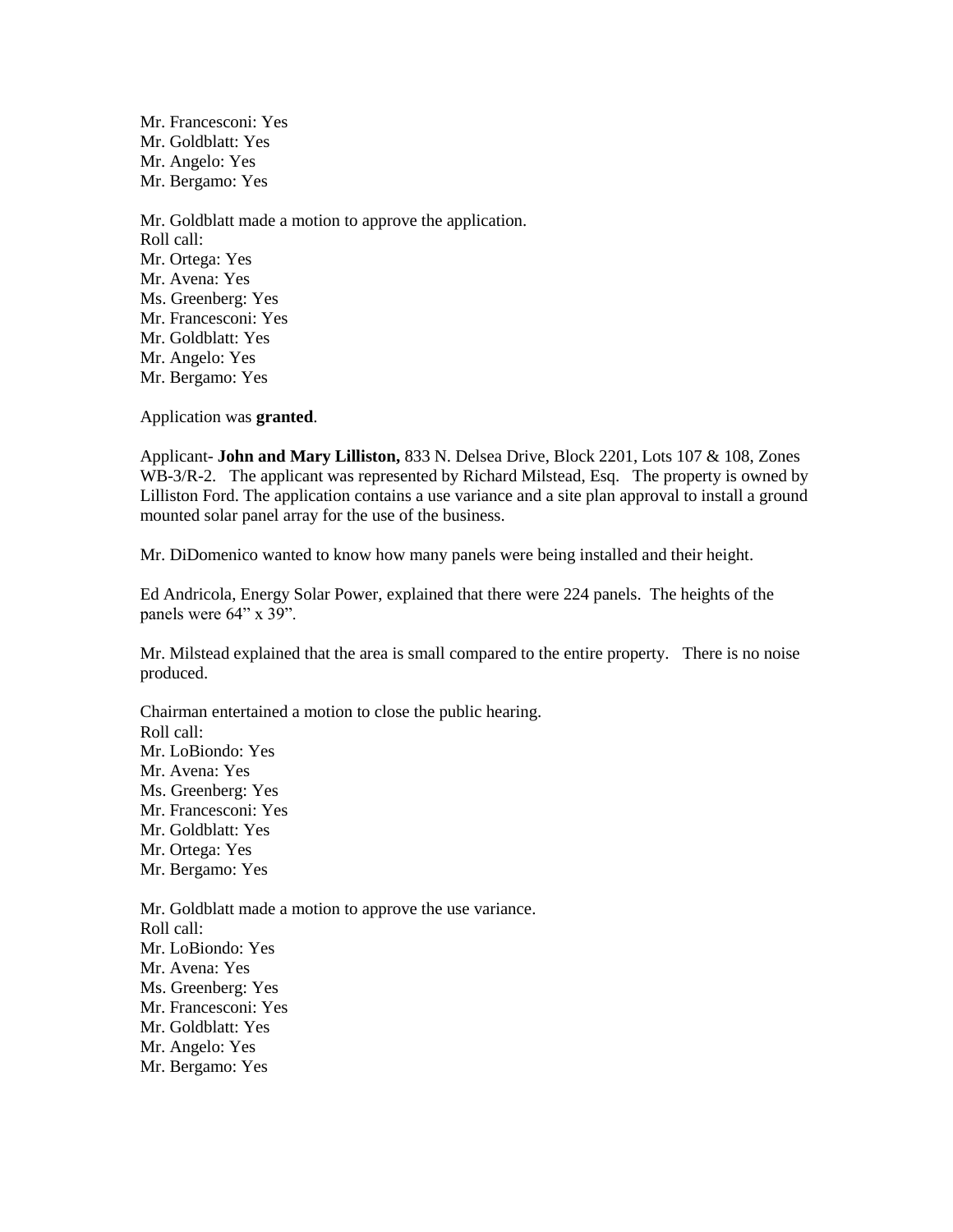Jerome Irick, Engineer, testified on behalf of the applicant. He went over the Planner's Report. Paragraph 3, they will remove 5500 square feet of impervious surface. Paragraph 8, impervious coverage 71.4% vs. 50% required. Paragraph `9, storm water management, the existing lot line is close to the basin. There is no negative impact to the adjoining property because the own it. There will also be a 6' chain link fence surrounding the array. They need a waiver for item 14. They have no objections to the engineer's report.

Mr. Hawk explained that the chairman was correct about the solar panels not being of impervious coverage.

Mr. LoBiondo wanted to know about items 14 b and c, regarding wetlands.

Mr. Hawk explained that 14 b and c should not be waived.

Mr. Milstead explained that they would be dealing with DEP.

Mrs. Greenberg wanted to know about the masonry building.

Mr. Irick explained that it was used for storage.

Chairman entertained a motion to close the public hearing. Roll call: Mr. LoBiondo: Yes Mr. Avena: Yes Ms. Greenberg: Yes Mr. Francesconi: Yes Mr. Goldblatt: Yes Mr. Ortega: Yes Mr. Bergamo: Yes Mr. LoBiondo made a motion to approve the application. Roll call: Mr. LoBiondo: Yes

Mr. Avena: Yes Ms. Greenberg: Yes Mr. Francesconi: Yes Mr. Goldblatt: Yes Mr. Ortega: Yes

Mr. Bergamo: Yes

Application was **granted**.

Applicant- **Eugene's Enterprise, Inc.,** 1628 S. Delsea Drive, Block 5603, Lot 6, Zone B-3. The applicant was represented by Richard Tonetta, Esq. Mr. and Mrs. Melquire are the owners of the property. They are elderly and could not attend the meeting. The improvements are on lot 6. The total establishment is on lots 5 and 6. The improvements include a bar, dance floor, and an attached two story residence. The residence is in the rear of the business establishment. They are looking to build a bedroom on the bottom floor. They have a difficult time with the steps. The addition will be  $12' \times 14'$  on the first floor. It will not be seen from the street and it would not be a detriment to the neighborhood.